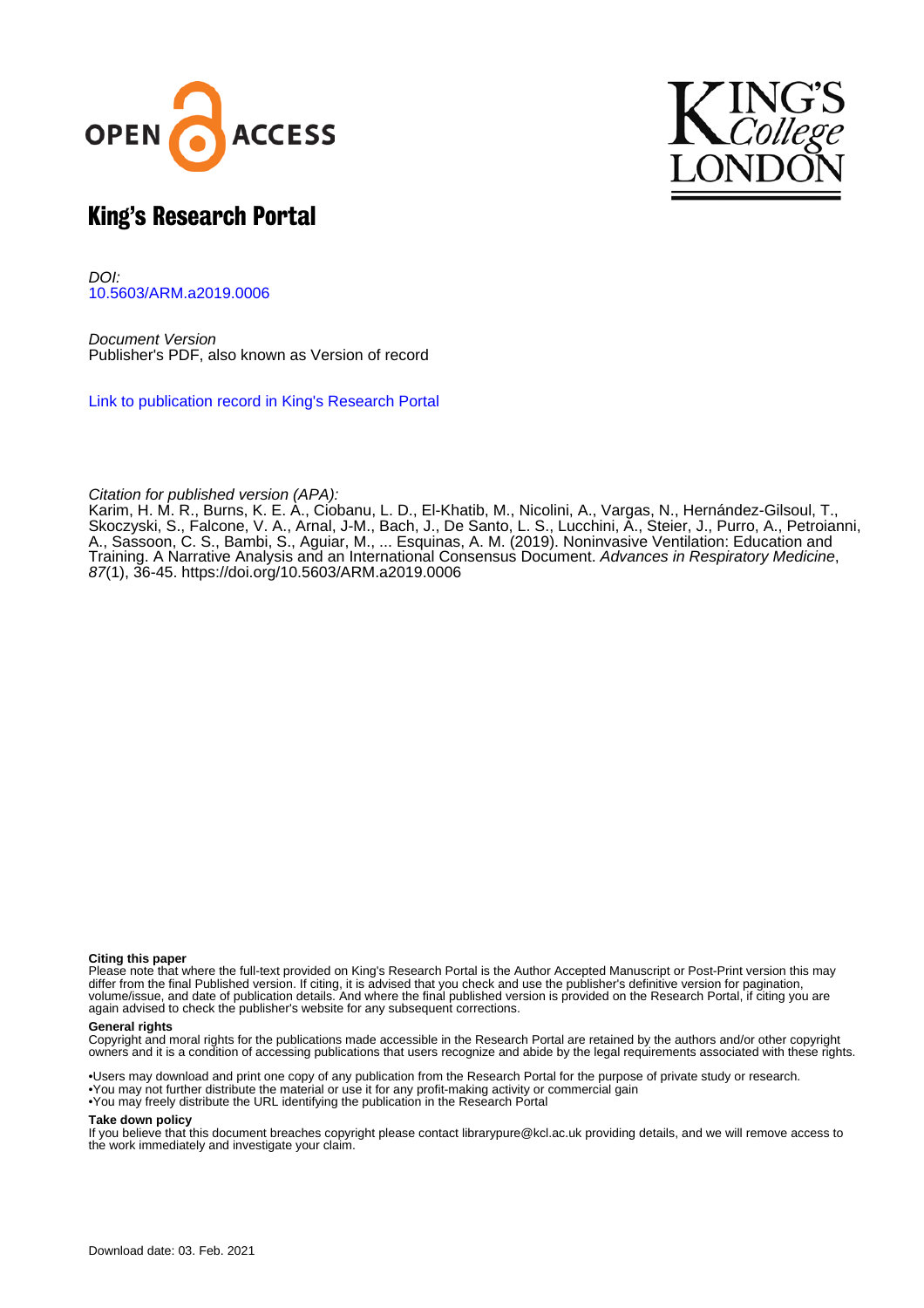Habib Mohammad Reazaul Karim<sup>1</sup>, Karen E.A. Burns<sup>2</sup>, Laura D. Ciobanu<sup>3</sup>, Mohamad El-Khatib<sup>4</sup>, Antonello Nicolini<sup>s</sup>, Nicola Vargas<sup>6</sup>, Thierry Hernández-Gilsoul<sup>7</sup>, Szymon Skoczyński<sup>8</sup>, Vito Antonio Falcone<sup>9</sup>, Jean-Michel Arnal<sup>10</sup>, John Bach<sup>11</sup>, Luca Salvatore De Santo<sup>12</sup>, Alberto Lucchini<sup>13</sup>, Joerg Steier<sup>14</sup>, **Andrea Purro15, Angelo Petroianni16, Catherine S. Sassoon17, Stefano Bambi18, Margarida Aguiar19,**  Ayman O. Soubani<sup>20</sup>, Corinne Taniguchi<sup>21</sup>, Corrado Mollica<sup>22</sup>, David A. Berlin<sup>23</sup>, Edoardo Piervincenzi<sup>24</sup>, **Fabrizio Rao25, Ferini-Strambi Luigi26, Rodolfo Ferrari27, Giancarlo Garuti28, Gerhard Laier-Groeneveld29,**  Giuseppe Fiorentino<sup>30</sup>, Kwok M. Ho<sup>31</sup>, Jaber Saud Alqahtani<sup>32</sup>, Manuel Luján<sup>33</sup>, Onnen Moerer<sup>34</sup>, Onofrio Resta<sup>35</sup>, Paola Pierucci<sup>36</sup>, Peter Papadakos<sup>37</sup>, Stephan Steiner<sup>38</sup>, Sven Stieglitz<sup>39</sup>, Yalim Dikmen<sup>40</sup>, Jun Duan<sup>41</sup>, Pradipta Bhakta<sup>42</sup>, Alejandro Ubeda Iglesias<sup>43</sup>, Nadia Corcione<sup>44</sup>, Vânia Caldeira<sup>45</sup>, Zuhal Karakurt<sup>46</sup>, Gabriele Valli<sup>47</sup>, Eumorfia Kondili<sup>48</sup>, Maria Pia Ruggieri<sup>49</sup>, Margarida Simões Raposo<sup>50</sup>, Fabrizio Bottino<sup>51</sup>, Rafael Soler-González<sup>52</sup>, Mohan Gurjar<sup>53</sup>, José Luis Sandoval-Gutierrez<sup>54</sup>, Behrouz Jafari<sup>55</sup>, Marta Arroyo-Cozar<sup>56</sup>, Ana Roca Noval<sup>57</sup>, Nadia Corcione<sup>58</sup>, Igor Barjaktarevic<sup>59</sup>, Irena Sarc<sup>60</sup>, Bushra Mina<sup>61</sup>, Zbigniew Szkulmowski<sup>62</sup>, Corinne Taniguchi<sup>63</sup>, Antonio M. Esquinas<sup>64</sup>

1 Department of Anesthesiology and Critical Care, All India Institute of Medical Sciences, Raipur, Great Eastern Road, Tatibandh, Raipur, India

 $^{\rm 2}$ Critical Care Medicine, Li Ka Shing Knowledge Insitute, St. Michael's Hospital, Ontario Canada

3 University of Medicine and Pharmacy "Grigore T Popa" Iasi.; Clinical Hospital of Rehabilitation Iasi, Romania

4 Department of Anesthesiology, American University of Beirut-Medical Center, School of Medicine, Beirut, Lebanon

5 Respiratory Diseases Unit. Hospital of Sestri Levante, Italy

6 Geriatric and Intensive Geriatric Cares, "San Giuseppe Moscati" Hospital, Avelllino, Italy

7 Department, Instituto Nacional de Ciencias Médicas y Nutrición Salvador Zubirán; Critical Care, Instituto Nacional de Enfermedades Respiratorias Ismael Cosio Villegas. México

8 Department of Pneumonology, School of Medicine in Katowice, Medical University of Silesia, Katowice, Poland

9 Department of Basic Medical Sciences, Neurosciences and Sense Organs — Section of Respiratory Disease, University of Bari Aldo Moro, Bari, Italy

<sup>10</sup>Intensive Care Department, Sainte Musse Hospital, Toulon, France

<sup>11</sup>Rutgers University New Jersey Medical School, USA

<sup>12</sup>Università della Campania Luigi Vanvitelli, Napoli and Cardiac Surgery Unit, AORN dei Colli, Naples, Italy

<sup>13</sup>General Intensive Care Unit — San Gerardo Hospital, Milano-Bicocca University, Milan, Italy

<sup>14</sup>King's College London, Faculty of Life Sciences and Medicine, London, UK

<sup>15</sup>Head of Intensive Care Unit, Humanitas Gradenigo Hospital, Turin, Italy

<sup>16</sup>Respiratory Diseases Unit, Department of Cardiovascular and Respiratory Diseases, Policlinico Umberto I,

Sapienza University of Rome, Rome, Italy

<sup>17</sup>Division of Pulmonary and Critical Care Medicine University of California, Irvine, CA,; VA Long Beach Healthcare System, Long Beach, CA, USA

<sup>18</sup>Medical & Surgical Intensive Care Unit, Careggi University Hospital, Florence, Italy

<sup>19</sup>Pulmonologist, Pulmonary service, Hospital Beatriz Ângelo, Loures, Portugal

<sup>20</sup>Division of Pulmonary, Critical Care and Sleep Medicine, Wayne State University School of Medicine, USA

<sup>21</sup>Intenvise Care and Pneumology, Brazil

<sup>22</sup>High Dependency Respiratory Care Unit (STIRS) "S. Camillo-Forlanini" Hospital, Rome, Italy

<sup>23</sup>Department of Medicine, Weill Cornell Medicine New York, USA

24Università Sapienza di Roma, Rome, Italy

<sup>25</sup>Respiratory Unit, Neuromuscular OmniCentre (NeMO), Neurorehabilitation, University of Milan, Niguarda Hospital, Milan, Italy

<sup>26</sup>Sleep Disorder Unit, San Raffaele Hospital, Milan, Italy

 $27$ Emergency Department, University Hospital Sant'Orsola — Malpighi, Bologna, Italy

<sup>28</sup>Respiratory Unit, Santa Maria Bianca Hospital, Mirandola (MO), ASL Modena, Modena, Italy

<sup>29</sup>Department of Respiratory Medicine, Evangelisches Klinikum Niederrhein, Oberhausen, Germany

30Respiratory Unit, AO Ospedali dei Colli Naples PO Monaldi, Italy

<sup>31</sup>Department of Intensive Care Medicine, Royal Perth Hospital; School of Population & Global Health, University of Western Australia;

and School of Veterinary & Life Sciences, Murdoch University, Perth, Australia

<sup>32</sup>Department of Respiratory Care, Prince Sultan Military College of Health Sciences, Dhahran, Saudi Arabia <sup>33</sup>Pneumology Service. Hospital of Sabadell, Universitat Autónoma de Barcelona, Sabadell, Spain

<sup>34</sup>Department of Anaesthesiology, Georg-August-University, University Medical Center Göttingen, Germany <sup>35</sup>Cardiothoracic department, Respiratory and Sleep medicine Unit, Policlinic, Bari "Aldo Moro" University, Italy

<sup>36</sup>Cardio-thoracic department.Respiratory and sleep Unit, Policlinic, Bari University Medical School, Bari, Italy

**Address for correspondence:** Antonio M. Esquinas MD, PhD, FCCP, Intensive Care Unit, Hospital Morales Meseguer, Murcia, Spain, Director International School of Non Invasive Mechanical Ventilation, e-mail:antmesquinas@gmail.com

DOI: 10.5603/ARM.a2019.0006

Received: 12.12.2018 Copyright © 2019 PTChP

ISSN 2451–4934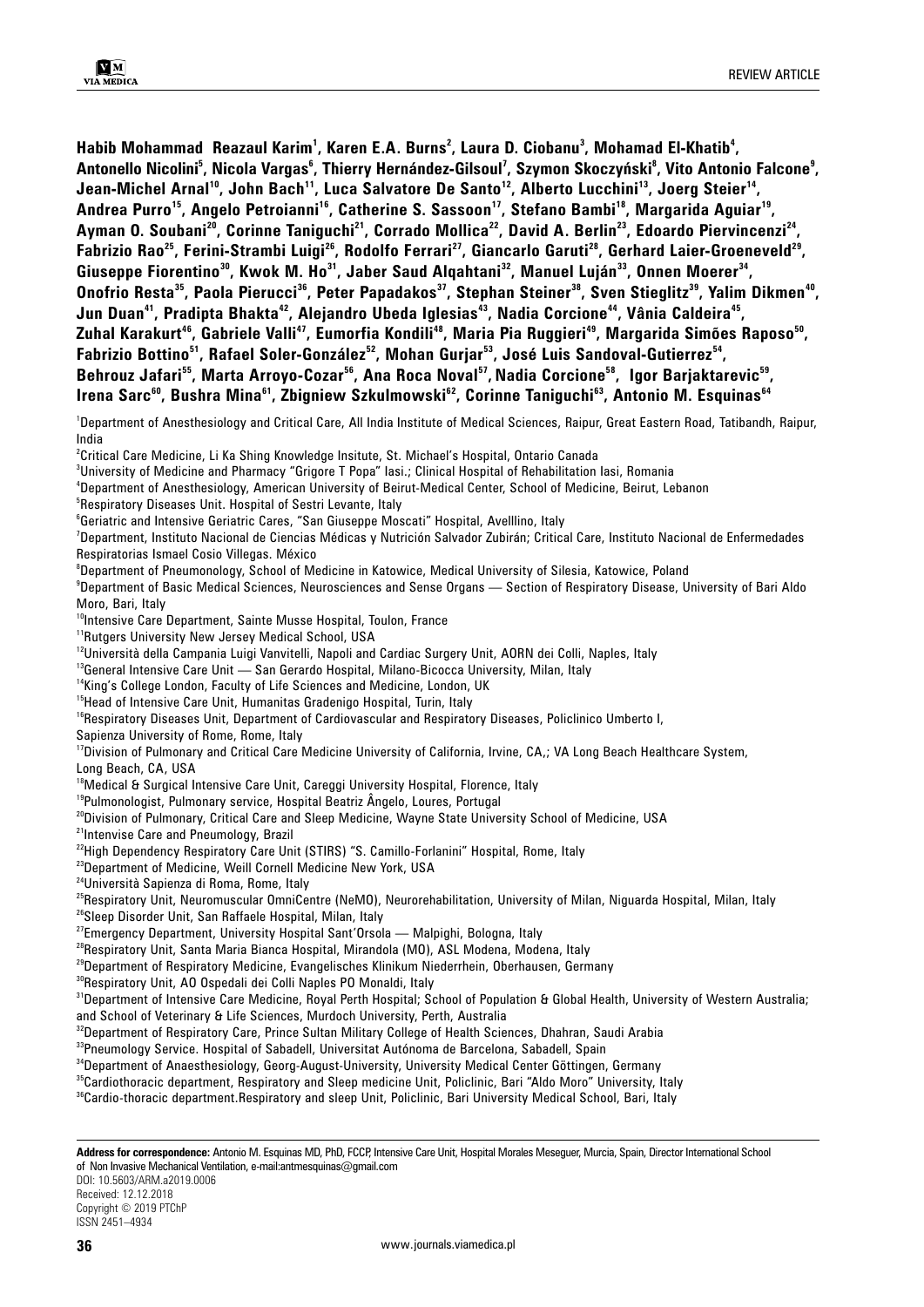37Department of Anesthesiology and Surgery. Director CCM, University of Rochester, Rochester NY, USA

<sup>38</sup>Departement of Cardiology, Pneumology and Intensive care, St. Vincenz Hospital Limburg, Limburg, Germany

<sup>39</sup>Petrus Hospital Wuppertal, Academic Teaching Hospital of the University of Duesseldorf, , Clinic for Pneumology,

Allergology, Sleep- and Intensive Care, Wuppertal, Germany

40Istanbul University-Cerrahpasa, Cerrahpasa School of Medicine, Department of Intensive Care, Fatih, Istanbul

41Department of Respiratory Medicine, First Affiliated Hospital of Chongqing Medical University, Chongqing, Republic of China

<sup>42</sup>Department of Anaesthesia and Intensive Care, University Hospital Limerick, Dooradoyle, Limerick, Ireland

<sup>43</sup>Intensive Care Unit, Hospital Punta de Europa, Algeciras, Cádiz, Spain

44Departement of Anesthesia, Critical Care and Emergency, Fondazione IRCCS Ca' Granda — Ospedale Maggiore Policlinico, Milano, Italy 45Pneumology Department, Hospital Santa Marta, Lisboa, Portugal

<sup>46</sup>Pulmonary and Critical Care Department, Pulmonology and Intensivist, Dean in Hospital, University of Health Sciences, Istanbul, Turkey 47Department of Emergency Medicine, San Giovanni Addolorata, Rome, Italy

48Intensive Care Medicine, Medical School, University of Crete Greece, ICU University Hospital of Heraklion, Crete, Greece

49UOC PS-Breve Osservazione DEAI II livello AO San Giovanni Addolorata — Roma, Italy

50Centro Hospitalar de Lisboa Ocidental Egas, Moniz Hospital, Lisboa, Portugal

<sup>51</sup>Emergency Department, ASL 8, Arezzo, Italy

52Neurology Department. University Hospital of Melilla, Spain

53Department of Critical Care Medicine, Sanjay Gandhi Post Graduate Institute of Medical Sciences (SGPGIMS), Lucknow, India <sup>54</sup>Instituto Nacional de Enfermedades Respiratorias, Mexico, Mexico

<sup>55</sup>Section of Pulmonary and Critical Care Medicine, University of California, Irvine, VA Long Beach Healthcare System, USA

56Intensive Care, Hospital Universitario de Burgos, Spain

57 Servicio de neumologia, Hospital Universitario La Princesa, Madrid, Spain

<sup>58</sup>Department of Anesthesia, Critical Care and Emergency, Fondazione IRCCS Ca' Granda, Ospedale Maggiore Policlinico, Milan, Italy 59Division of Pulmonary and Critical Care Medicine, David Geffen School of Medicine at University of California, Los Angeles, USA

<sup>60</sup>Noninvasive ventilation department, University clinic for pulmonary and allergic diseases, Golnik, Slovenia

<sup>61</sup>Department of Medicine, Pulmonary and Critical Care Medicine, Northwell Health, Lenox Hill Hospital, New York, NY USA <sup>62</sup>Departament of Anesthesia and ICU. University Hospital No 1 in Bydgoszcz. Collegium Medicum in Bydgoszcz. University Nicolaus Copernicus in Toruń. Bydgoszcz, Poland

<sup>63</sup>Hospital Israelita Albert Einstein, São Paulo, Brasil

<sup>64</sup>Director International School of Non Invasive Mechanical Ventilation, Intensive Care Unit, Hospital Morales Meseguer, Murcia, Spain

# **Noninvasive ventilation: education and training. A narrative analysis and an international consensus document**

The authors declare no financial disclosure

### **Abstract**

Noninvasive ventilation (NIV) is an increasingly used method of respiratory support. The use of NIV is expanding over the time and if properly applied, it can save patients' lives and improve long-term prognosis. However, both knowledge and skills of its proper use as life support are paramount. This systematic review aimed to assess the importance of NIV education and training. Literature search was conducted (MEDLINE: 1990 to June, 2018) to identify randomized controlled studies and systematic reviews with the results analyzed by a team of experts across the world through e-mail based communications.

Clinical trials examining the impact of education and training in NIV as the primary objective was not found. A few studies with indirect evidence, a simulation-based training study, and narrative reviews were identified. Currently organized training in NIV is implemented only in a few developed countries. Due to a lack of high-grade experimental evidence, an international consensus on NIV education and training based on opinions from 64 experts across the twenty-one different countries of the world was formulated. Education and training have the potential to increase knowledge and skills of the clinical staff who deliver medical care using NIV. There is a genuine need to develop structured, organized NIV education and training programs, especially for the developing countries.

**Key words:** noninvasive ventilation, training, education, programs, staff

**Adv Respir Med. 2019; 87: 37–45**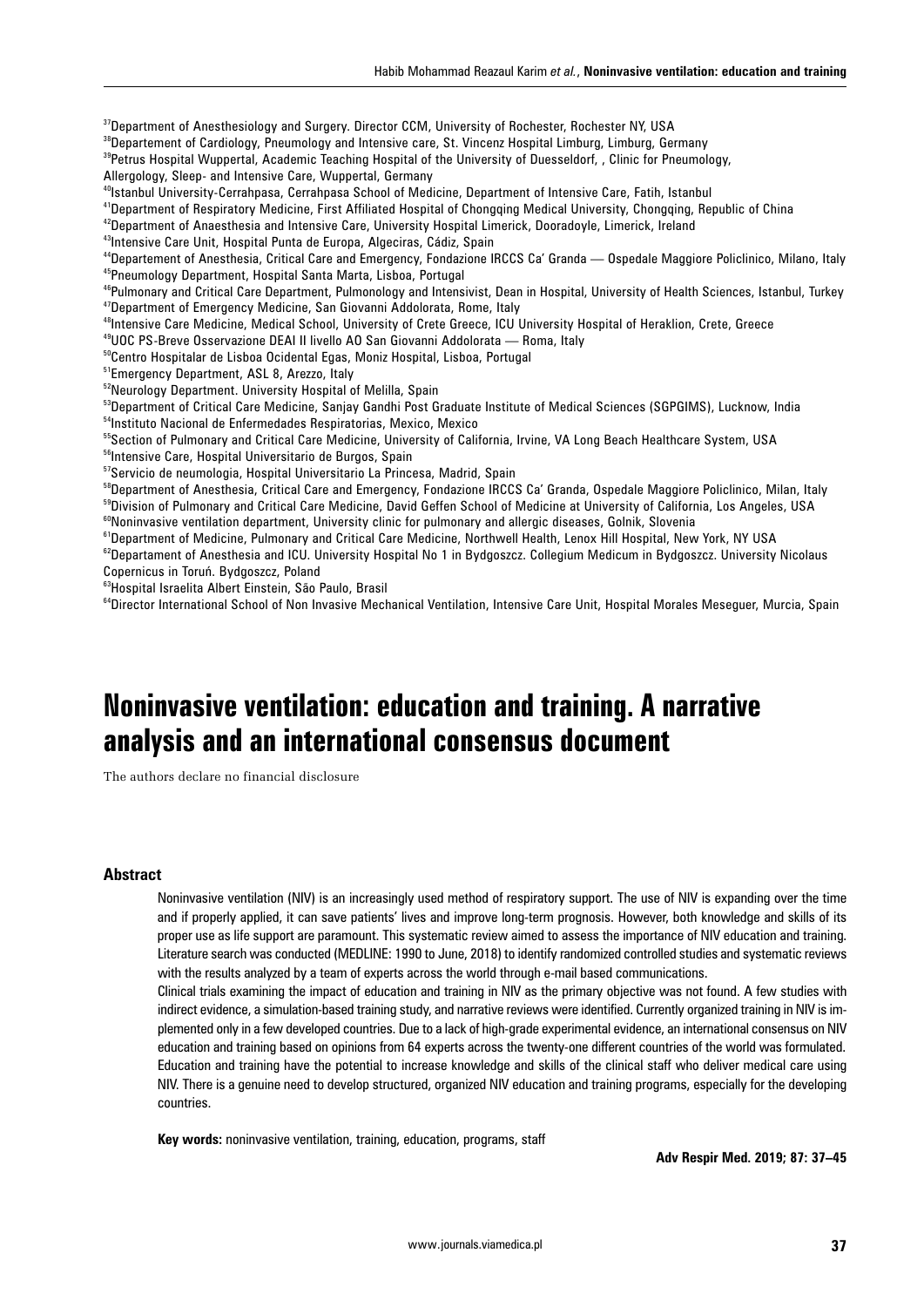## **Contents**

**Abbreviations:** ABG: arterial blood gas; AHRF: acute hypercapnic respiratory failure; ARF: acute respiratory failure; ARDS: acute respiratory distress syndrome; BTS: British Thoracic Society; CNVS: continuous noninvasive intermittent positive pressure ventilatory support; COPD: chronic obstructive pulmonary disease; CPAP: continuous positive airway pressure; ED: emergency department; ERS: European Respiratory Society; ICU: intensive care unit; NIV: non-invasive ventilation; PCO<sub>2</sub>: partial pressure of carbon-di-oxide; RR: respiratory rate

### **Introduction**

The education and training of medical personnel in noninvasive ventilation (NIV) is essential for reducing failures, complications and, ultimately, improving outcomes for patients with respiratory failure [1]. Proper NIV training would allow a successful use of NIV in stressful situations when patients are facing an acute life-threatening condition — such as Acute Respiratory Distress Syndrome (ARDS) or acute decompensated Chronic Obstructive Pulmonary Disease (COPD) — with a potential to delay or even avoid invasive ventilation. In this regard, adequate training of staff may improve cost-effectiveness of patient care, in addition to improving the clinical staff's job satisfaction. It is evident that in the modern hospital care setting, a proper training period for NIV should be part of the education of a multidisciplinary respiratory team and, indeed, all health care professionals who may need to handle patients with respiratory insufficiency. It is anticipated that a variety of clinical staff including pulmonology, emergency medicine, anesthesia, perioperative, and Intensive Care Unit (ICU) physicians, nurses and respiratory therapists are key players and stakeholders of the multidisciplinary NIV team. A comprehensive understanding of different causes of acute hypoxemic or hypercapnic respiratory failure, and also the utility, limitations, and technicalities of NIV is paramount, in addition to solid general knowledge and experience in intensive care medicine, including management of agitation and invasive hemodynamic monitoring.

Nurses and/or respiratory therapists are usually the frontline key personnel who deliver and monitor the NIV treatment in many healthcare institutions, and hence, their roles as part of the multidisciplinary respiratory team in the successful implementation of NIV cannot be understated. The quality of the interactions between nurses, physicians, respiratory therapists, patients, and their relatives has a substantial impact on the successful use of NIV by improving patients' compliance, detecting technical problems of the NIV equipment, and informing physicians whether the patients are responding well to the NIV treatment. The important roles of nurses in the successful implementation of NIV can be significantly compromised if they have not received the much-needed training and experience, especially in a low nurse to patient ratio setting.

Patients with respiratory insufficiency requiring NIV in the hospital environment are, by definition, seriously or critically ill and will require more frequent attention and care than other subjects in the general hospital wards. As such, specialized nurses who are knowledgeable and well-trained in NIV, with the skills of a respiratory therapist, may be particularly important if they can be designated to deal with ventilator settings, patient response, respiratory equipment, and monitoring exclusively in reducing patient- -ventilator dyssynchrony and preventable NIV failure. If human resources are available, respiratory therapists and physiotherapists working closely with the nurses and other members of the multidisciplinary respiratory team can also be useful. In addition to assist sputum expectoration, physiotherapy can also provide advice and help patients to fully utilize the assistance of NIV in reducing their dyspnea and work of breathing [2]. Whenever more than a single person is involved, a cooperative and cohesive approach is paramount in maximizing the performance of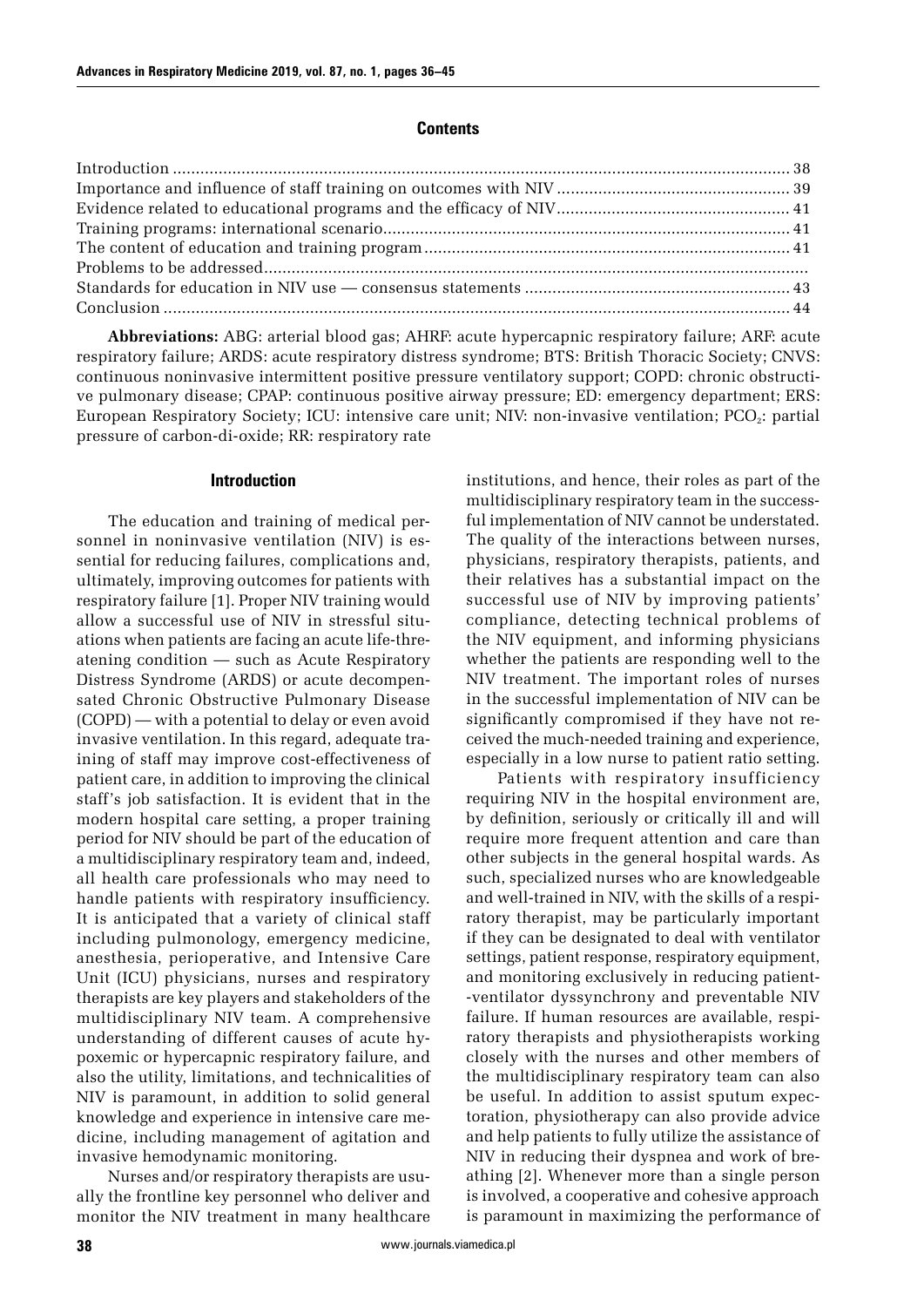the team; and this is only achievable through structured and organized education and training of all members of the NIV team [2].

Education can positively influence the medical intervention and the outcome. A structured ICU training program has been shown to be effective in improving the outcome even in the resource-limited area of Asia [3]. Similarly, resident training in communication in the ICU has shown to be associated with strongly positive family member outcomes and significant improvements in residents' perceived skills [4]. Simulation-based training has found its way in the medical education and instruction. Simulation has been defined as "a technique, not a technology, to replace or amplify real experiences with guided experience, often immersive in nature, that evokes or replicates substantial aspects of the real world in a fully interactive fashion" [4] Simulation-based medical teaching can therefore be defined as an educational activity which uses simulated components to replicate clinical practice [4]. Several systematic reviews [5–7] and at least two meta-analyses [8, 9] have investigated the effectiveness of simulation -based medical education in terms of knowledge and skills outcomes, and there is now a large body of good quality research evidence which demonstrates that simulation-based education is not only effective in terms of skills acquisition but also in translating the skills acquired in simulation-based training directly into practice to improve patient care and clinical outcomes. Simulation-based training has shown to improve four important items (i.e. physiology, indications, settings, and failure) in 762 participants in a high-fidelity online SBT program for NIV [10].

Currently, there are only few NIV simulator models which can be used to assess the user's competence in establishing ventilator settings and understanding and correctly responding to the effect of the ventilator on patient pathophysiology and tolerance. Evidence suggests simulation-based education is effective in terms of clinical skills acquisition and that these skills translate into improved patient care and clinical outcomes [7–9, 11]. In a study by Spadaro *et al.* [12], computer-based and mannequin-based approaches for training residents on MV were compared. This prospective randomized single-blind trial involved 50 residents. All participants attended the same didactic lecture on respiratory pathophysiology and were subsequently randomized into two groups: the mannequin group ( $n = 25$ ) and the computer screen–based simulator group ( $n = 25$ ). One week later, each

group underwent a training assessment using five different scenarios of acute respiratory failure of various etiologies. Later, both groups underwent further testing of patient management, using in situ high-fidelity simulation of the patient with acute respiratory distress syndrome. In the final assessment, the scores of only the mannequin group significantly improved between the training and final session in terms of either global rating score  $[3.0 (2.5-4.0) \text{ vs. } 2.0 (2.0-3.0), \text{ p} = 0.005]$ or percentage of key score (82% vs. 71%,  $p =$ 0.001) [12].

# **Importance and influence of staff training on the outcome with NIV**

It is a well-known fact that a proportion of patients undergoing NIV support will fail and eventually require intubation and invasive mechanical ventilation. Hence, delivering safe and effective NIV treatment depends on careful patient selection as well as the skills of physicians, nurses, and therapists. Personnel with an ability to use airway equipment to establish invasive ventilation should be readily available — if this was required urgently to avoid preventable mortality and morbidity in patients who develop rapid deterioration despite NIV. This issue is becoming more important as NIV is increasingly used to delay invasive ventilation — often planned as the last measure of respiratory support — in patients with severe respiratory failure.

Factors at the time of initiating NIV, or soon after, have been described to be able to predict the likelihood of its success, or failure, with a reasonable degree of certainty. The level of pH after a few hours of the NIV treatment is, first and foremost, of crucial importance [13]. A decrease in arterial  $PCO<sub>2</sub>$  reflects the fact that the NIV therapy is effective in improving alveolar ventilation and most likely the work of breathing, and gives the rationale for continuation of NIV. Indeed, an improvement in respiratory rate (RR), heart rate, PCO2, consciousness and pH within one hour of NIV is highly predictive of successful use of NIV to avoid eventual invasive ventilation in hypercapnic respiratory failure [14] but is not indicative of late NIV failure likelihood. Careful bedside assessment of RR, the use of the respiratory accessory muscles, chest and abdomen movements along with an arterial blood gas (ABG) can indicate whether the patient is responding to NIV or is at risk of failed NIV requiring escalation of NIV support [15]. An unsuccessful initial NIV does not necessarily mean invasive ventilation is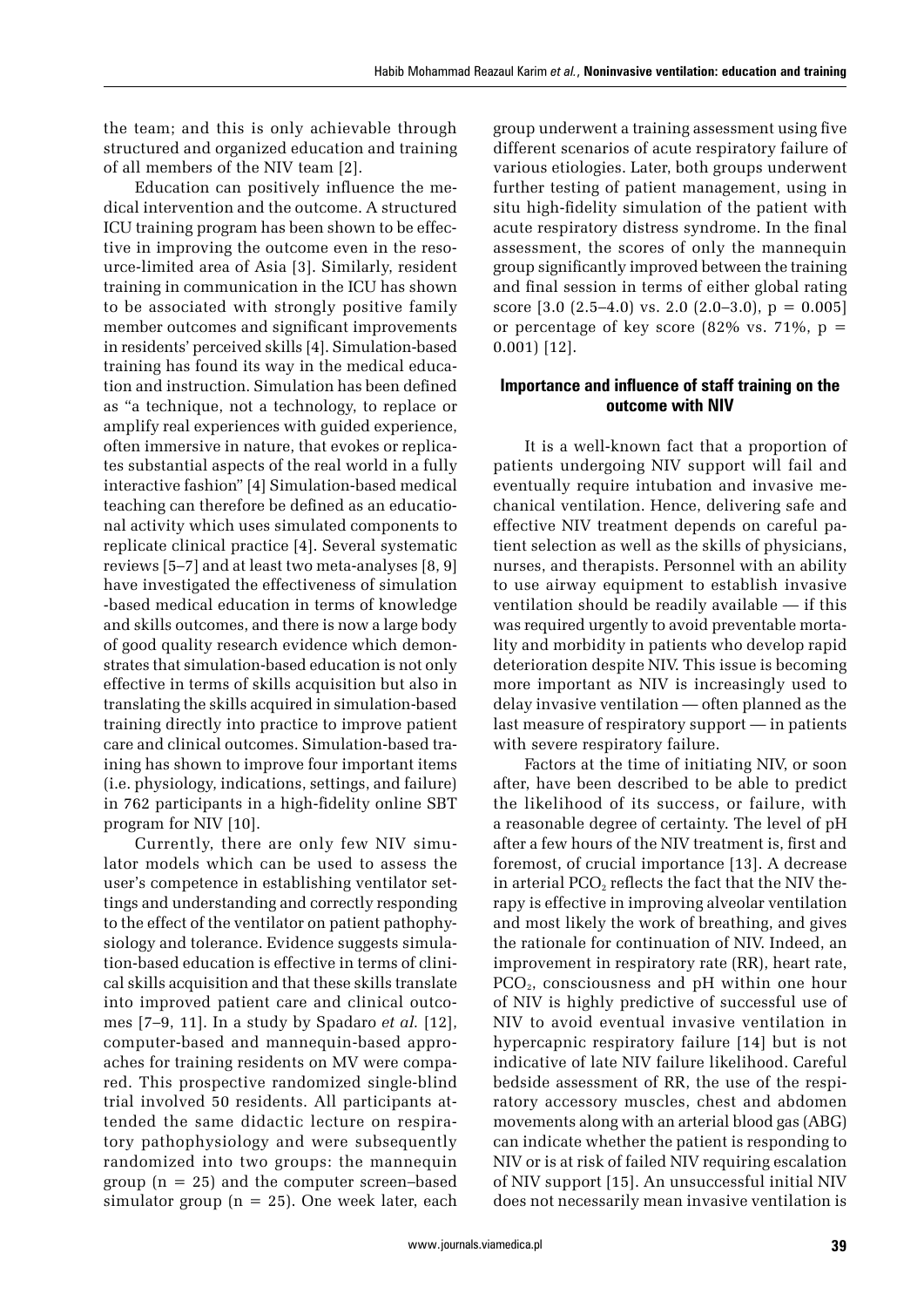needed immediately, unless important strategies such as patient-ventilator dyssynchrony, air leak, patient compliance, and ventilator setting in terms of inspiratory time, rate and pressure have all been optimized. In addition, pharmacological therapy, including bronchodilators and diuretics, should also be considered to control any possible reversible elements.

A recent prospective observational study identified a number of factors associated with failed NIV treatment among a group of consecutive patients with acute hypercapnic respiratory failure (AHRF) requiring NIV in general medical wards. Although the number of patients included was small, the authors were able to identify suboptimal use of NIV due to a lack of training of the healthcare workers in all patients who failed NIV treatment  $(p = 0.007)$  [16]. Some of the errors detected were due to poor mask fitting with excessive air leaks, underskilled personnel who was incapable to deal with: ventilator alarms, control oxygen therapy using high flow, or even with simple ventilator settings control and adjustment. As a result, NIV was not used during some shifts because the present staff was not familiar with how to implement NIV strategies and operate NIV devices. The authors concluded that staff training was a key factor with a significant impact on NIV outcomes.

A striking difference has emerged as to NIV hard outcomes in published literature as compared to those reported in real-life surveys. NIV-related mortality for COPD exacerbation may be as low as 10% in experienced hands but as high as 30% in clinical practice [17, 18]. These data reinforce the notion that team training (including all physicians, nurses and respiratory therapists if available) is crucial for NIV success and should be preferably focused on patient selection and close clinical surveillance. This may be frequently observed in real life but obviously will not be adequately shown in published data that NIV outcomes are frequently dependent on particular clinician skills rather than patients' severity.

Ideally, centers attending acute respiratory distress/failure patients should have a designated area for NIV, where appropriate equipment and well-trained staff are available. There is no doubt that suitable application of NIV by a trained and experienced team, together with careful patient selection, would optimize patient safety and outcomes. The providers should be able to identify when the limit of NIV has been reached or NIV failure is inevitable, using careful bedside assessment and ABG data within an hour or two of NIV use [19].

The proper use of NIV in hospitalized and home patients, through appropriate management and monitoring by the staff, allows reducing the costs and time of hospitalization and may prevent disease exacerbations [20–22].

Another study found that the time needed by a respiratory therapist to initiate NIV varied significantly with the levels of training [23]. Inadequate knowledge and skills have been shown as the reason for underutilization of NIV [24], and medical and nursing team members often feel ill-prepared to deliver NIV safely in accordance to guidelines [25]. This may explain why NIV remains underutilized despite the technology that has dramatically improved, and most NIV ventilators are user-friendly and easily available in many areas of different hospitals, including the emergency department (ED) and ward [24, 26].

A study demonstrated that optimized ventilation using flow and pressure waveforms analysis led to a more rapid normalization of pH at two hours (51 vs. 26% of patients) [27], as well as to a significant improvement of the patient's tolerance to ventilation at two hours, and to a higher decrease of  $PCO<sub>2</sub>$ . The authors concluded that NIV should be applied by a team with a great deal of experience in technological skills, such as the capability of analyzing the waveforms generated by the ventilator.

Overall, a certain skill mix of a multidisciplinary NIV team is needed to initiate and deliver safe and effective NIV treatment to patients with acute respiratory failure. Data from the literature indicates that, with the exception of the respiratory therapists, the level of knowledge and skills needed to deliver safe and effective NIV remains deficient among many healthcare professionals who are entrusted with managing patients with acute respiratory failure in different healthcare facilities [28–36].

The initiation of NIV has been reported to be time-consuming in the hands of inexperienced [23, 37]. The providers also need to be well versed in the constantly upgrading technologies and equipment. At present, the use of NIV is widespread, and NIV is routinely applied in ICU, intermediate care unit, respiratory wards, pulmonary rehabilitation premises, ED, palliative care unit and even in the hope for respiratory failures, neuromuscular diseases, etc. A different level of care and set-up requires a various degree of expertise and training for safe initiation and management of NIV. Therefore, multidisciplinary training in NIV is likely to bring considerable benefits to the provider as well as the patients.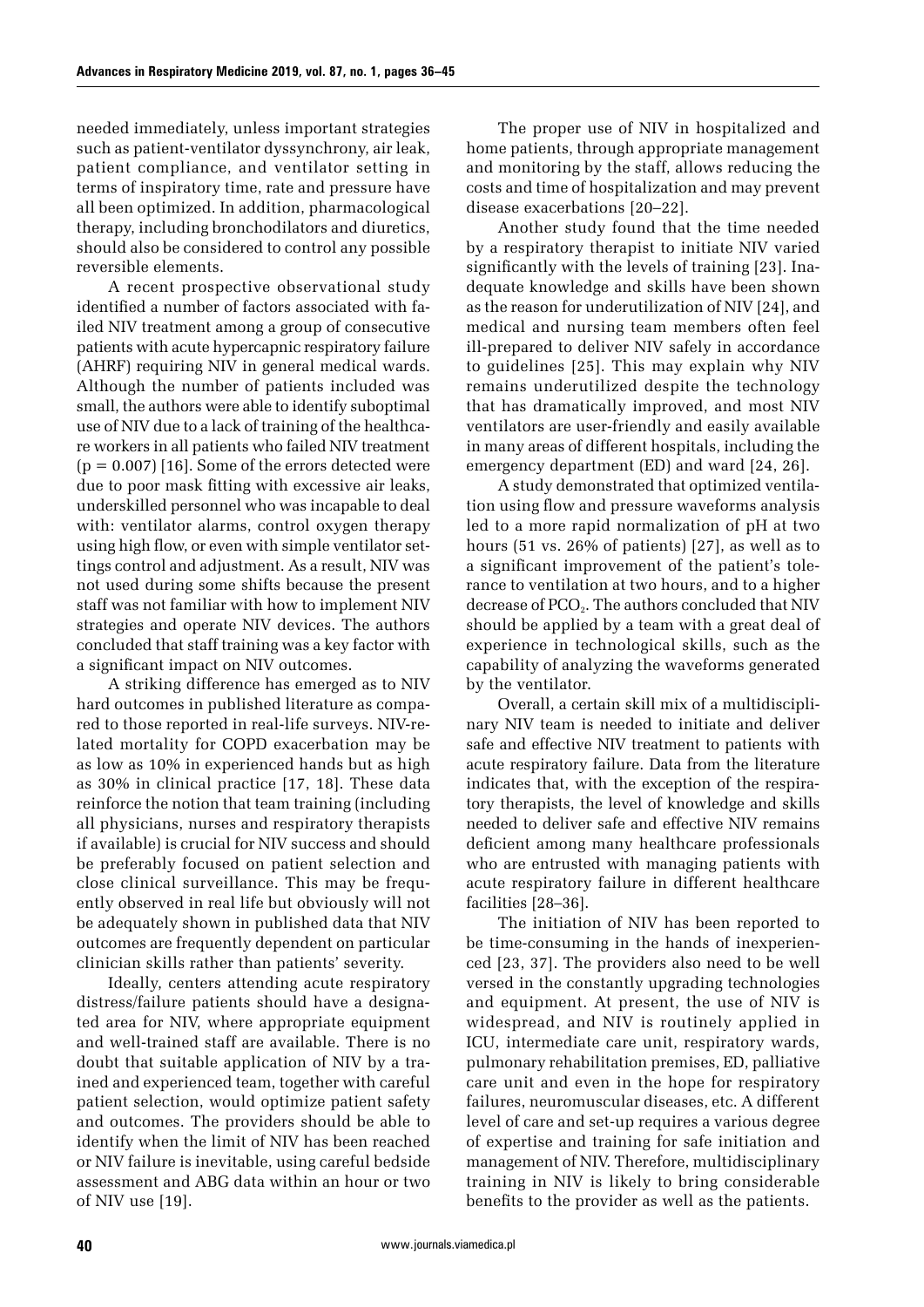## **Evidence related to educational programs and the efficacy of NIV**

A PubMed/MEDLINE advanced search for the duration of 1990 to the current date (June 25, 2018) with index word 'noninvasive ventilation', 'training', 'education', 'training/assessment', 'education/assessment' revealed no relevant clinical trial except few review articles. This may be caused by the fact that broad NIV utilization may be still considered as new but fast developing medical entity in which structured education and training were not broadly available. This indicates that the field is yet to be explored and the opinions of the experts confirm this. However, when a therapeutic intervention replaces the role of a vital organ or bodily function, as is the case in patients with little or no vital capacity who require continuous ventilatory support for survival, no controlled study is ethically possible [38].

One study examining the simulation-based training of staffs in NIV has been shown to be effective in skill development and is likely to play an important role in proper utilization [39].

## **Training programs: international scenario**

Many centers and educational institutes give training in NIV within the professional education. This is particularly true for specialized ICU nurses, respiratory therapists, and pulmonologists and intensive care residents and even for the physicians entering the ICU. This is probably the norm and standard everywhere. However, specialized courses for in-depth knowledge and detailed application of NIV in practice are very much required. A training program in NIV is well prevalent in European as well as other developed countries. The European Respiratory Society (ERS) conducts both basic and advanced training in NIV [40, 41]. The project, Harmonized Education in Respiratory Medicine for European Specialists (HERMES) is a notable initiative of ERS in the field of respiratory medicine education [42, 43]. The use of NIV in clinical practice in developing countries like India is not uncommon [43], but such organized education programs are lacking. Although the majority of the clinicians in India use NIV, marked variation in the patterns relating to actual deployment of NIV, site of initiation, protocols of initiation, and monitoring of patients have been reported [44]. Since few years in Poland, there have been NIV school courses organized by the Polish Respiratory Society which are directed to physicians and nurses. However,

data suggesting organized teaching or education program from Asian and African countries are scarce.

By now, there are extensive and detailed reviews and recommendation15 on NIV summarizing indications and practical applications such as ventilatory modes and settings, the role of interfaces, etc. These publications from the theoretical framework are intended to guide the use of NIV by pulmonologists and clinicians. However, these manuscripts give only a few suggestions on how to train doctors, nurses or physiotherapists. The BTS guidelines [45, 46] include some recommendations on training programs. It is advised that all staff involved in NIV service should receive training appropriate to their individual knowledge. This should include a combination of knowledge-based learning supported by practical experience in the workplace.

In many countries, the training is done mostly through workshop during different zonal and national conferences and is mainly limited to the doctors. This type of instruction has a limited impact on changing practice and does not support a unified training perspective for the NIV team within each healthcare facility [47]. The Tact Academy of Clinical Training is also running a two-day program for training in Mechanical Ventilation with a target audience of doctors and nurses [information from: [http://www.tact-india.](http://www.tact-india.com/mechanical-ventilation-workshop-mv/) [com/mechanical-ventilation-workshop-mv/](http://www.tact-india.com/mechanical-ventilation-workshop-mv/)]. Unlike the European Respiratory Society, which runs training module for the NIV, the Indian Society of Critical Care Medicine (ISCCM) is yet to take that step even though ISCCM had published the guidelines for NIV in ARF more than a decade ago [48].

# **Contents of the education and training program**

Training programs should build knowledge in a progressive manner to ensure understanding of various topics regarding NIV. This instruction should be compulsory to all health care professionals who care for patients requiring NIV, including not only physicians but also nurses, respiratory therapist, and physiotherapists. Training time needed for adequate education of health personnel involved in NIV is very variable in the studies, and there are currently no agreed standards. Some authors have suggested that an initial session of two hours three times a month may give an initial basis so as to start using NIV safely [1]. These sessions can be less frequent with increasing experience of the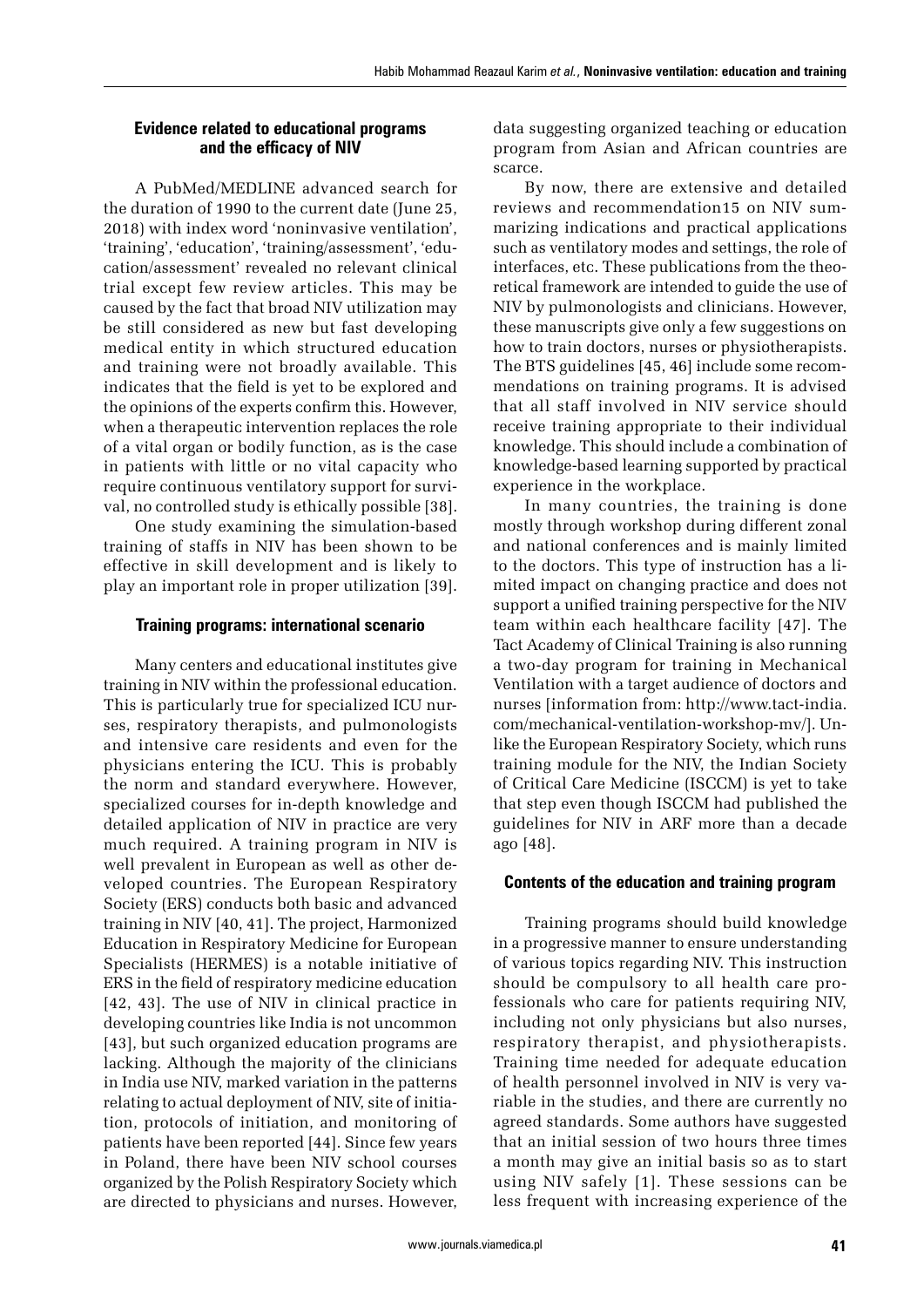## **Table 1. Minimum content of a training and education program for healthcare staffs using NIV**

Scientific principles of respiratory failure and the respiratory system: Physiology and pathophysiology Symptoms and signs of respiratory failure Common respiratory diseases requiring NIV Hypoxic versus hypercapnic respiratory failure Principles, function, and technology of NIV Appropriate settings and staff Types of ventilators Selection of interfaces Ventilator circuits Goals and strategies of NIV Prescription, set-up, and monitoring in NIV Definition and selection of the ventilator mode Initial operation of the equipment Analysis of flow and pressure curve Recognition of patient — ventilator synchronization/ /desynchronization Noninvasive and invasive cardiorespiratory monitoring in different set-ups Troubleshooting Complications/treatment failure of NIV Problem-solving Patient-ventilator synchronization with the NIV Management of secretions Recognition of secretions Air stacking, assisted cough, cough assist devices, bronchoscopy Open issues and update on NIV research development Nasogastric tube insertion for NIV treatment Enteral feeding during NIV Optimal gas humidification during NIV **Others** Aerosol delivering during NIV Patient sedation during NIV Patient's needs and comfort measures Management of oxygen therapy during NIV Management of oxygen therapy during pauses between NIV cycles Bronchoscopy during NIV NIV in pulmonary rehabilitation programs, aerobic exercise training

staff. Although the contents may vary slightly depending on the target audience (physicians, nurses, respiratory therapist, physiotherapists), generally speaking, they should include at least those listed in Table 1.

Optimal management of NIV requires that all members of the team are experienced and skillful. Physicians need to select patients who are likely to respond to NIV successfully and promptly identify those who are likely to fail or those showing signs of failed NIV. They must have the knowledge to select the most appropriate, best fitted mask to optimize patient comfort, reduce air leak, prevent skin lesion and also adjust the ventilator to efficiently alleviate respiratory distress. Nurses should be competent to monitor and have the ability to avoid, detect, troubleshoot both the patient and equipment problems. Quantifying the experience and skills of staff is challenging because individuals differ considerably and personnel changes can have important effects. Overall, outcomes appear to improve when units use NIV more frequently. Periodic education or training in-service and updates would help to maintain the skills of staff and also keep them stay abreast of new developments [49].

An ideal NIV education course should constitute 30% of lectures; 20% of dedicated interaction and question time for the participants followed by 50% of hands-on training. The total duration of the course and the rate of time to be spent on theory and practice sessions should be decided after taking into account the characteristics of the participants (roles, number, background and experience), the typologies of equipment, and the complexity of NIV modalities (e.g. high flow CPAP, Helmet/Mask PSV). The use of high fidelity simulation training could be useful for acquiring NIV skills. However, published literature about this method of learning of NIV know-how is still scant [28, 33, 39, 50–52].

The hands-on training sessions should offer the learners the opportunity to play the role of "the patient". The fitting of a mask, a helmet, and a direct experience of receiving PEEP and pressure support ventilation aids the trainees to understand the operation of NIV and its collateral effects on patients. It provides a unique opportunity for the participants to appreciate their future patients' NIV experience and ultimately would help them to manage real NIV situations at the patients' bedside. Like any other teaching programs, the education and training module should be audited and updated as per feedback and requirement followed by cycles of implementation, evaluation, modification, and re-implementation. Here we suggest the major components of the NIV training module and evaluation (Fig. 1).

Advanced educational NIV programs should also contain some skills in the interpretation of physiological waveforms (pressure-time/flow-time) assessing patient-ventilator synchrony. However, interpretation of such graphics is not easy, with huge discrepancies even between experts. In a recent study, 35 expert and 35 non-expert physicians examined NIV tracings, and the agreements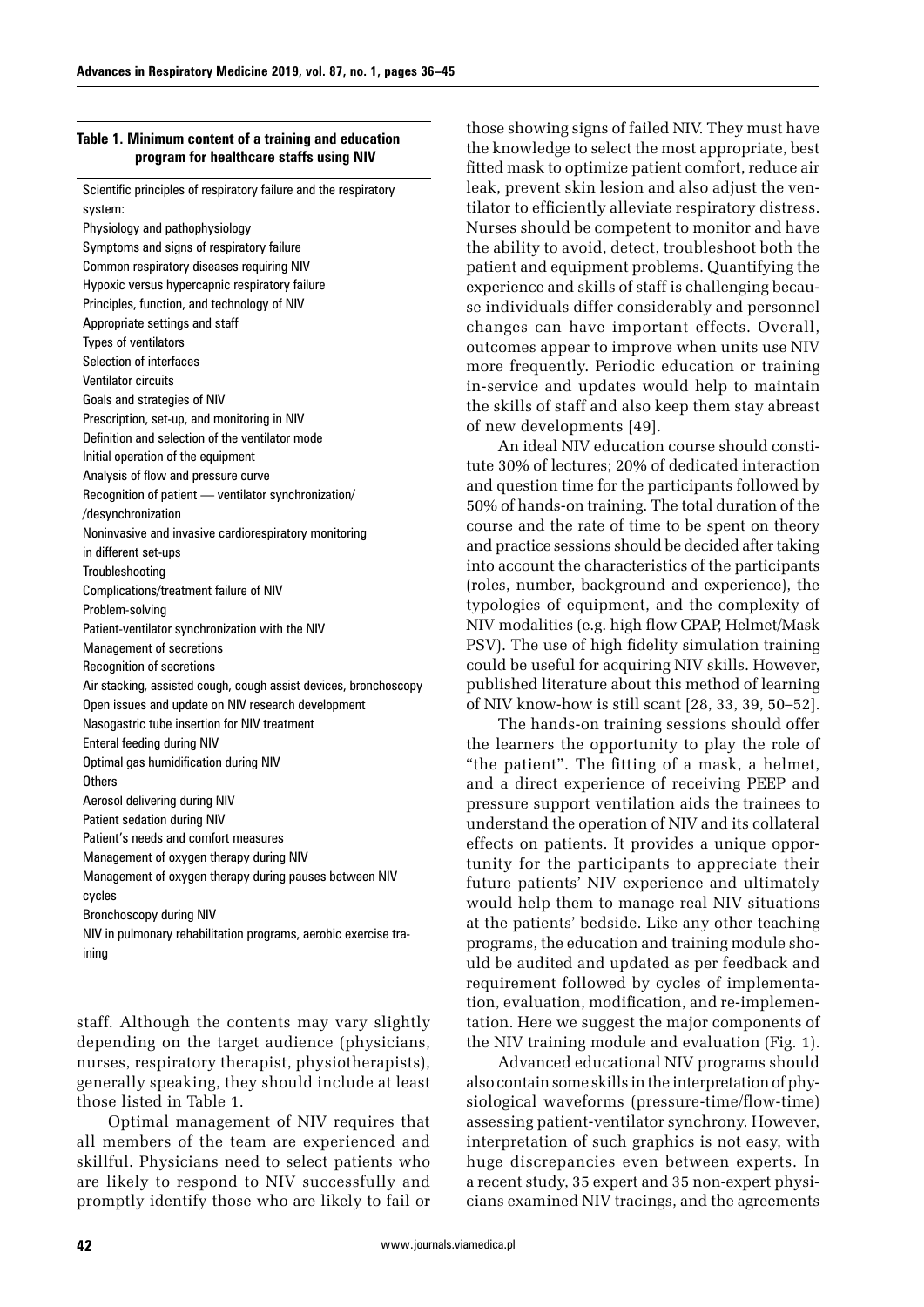

**Figure 1.** Noninvasive education and training cycle

were low in both groups (0.20/0.21) [53]. Patients with ARF are very fragile and timely action taken according to monitoring variables is one of the key elements for NIV success [54]. Therefore, patient monitoring in the different treatment settings needs to be considered as a dedicated skill.

NIV settings to be addressed:

Setting the mode — e.g., spontaneous/timed mode in the presence of central apnea or profound hypoventilation, with a failure to trigger inspiration support adequately by the patient.

Pressure setting — e.g., expiratory positive airway pressure to be titrated to abolish upper airway obstruction; inspiratory positive airway pressure is used to augment tidal volume and reverse nocturnal hypoventilation, evidenced by a reduction in respiratory effort and a rise in arterial or transcutaneous carbon dioxide.

Inspiratory duration (applicable only in spontaneous/timed mode) — increasing inspiratory time may rise tidal volume and mean airway pressure, improving gaseous exchange but at a cost of increasing air leak and poor patient tolerance. Inspiratory time should also be disease-specific, e.g. short inspiratory time in COPD. RR (applicable only in spontaneous/timed mode) — this is the minimum guaranteed rate and tend to increase minute ventilation, improve  $CO<sub>2</sub>$  elimination, and unload respiratory muscle.

## **Cycling criteria in the presence of a leak**

Method of attachment and method of removing the mask/interface — including quick chinstrap release, pressure areas due to the NIV interface.

## **Complications**

Oxygen supplementation: Supplemental oxygen to be added if  $SaO<sub>2</sub>$  persists  $\lt 90\%$  during sleep, once settings are optimized [55]. The leak port circuit and leaking interface has shown to significantly reduce the supplemental oxygen concentration [56]. The oxygen enrichment should target  $SaO<sub>2</sub>$  of 88–92% in AHRF in adults for a better outcome [57]. The interaction of flow, leakage, and interface with supplemental oxygen therapy and their management need to be addressed very well, and training and education is likely to improve the performance of the care providers.

## **Standards for education in NIV use — consensus statements**

Numerous accrediting organizations are calling for competency-based medical education that would help define specific specialties and serve as a foundation for ongoing assessment throughout a practitioner's career. As there is relatively dearth of original research on this aspect, the 64 members of the present committee from twenty-one different countries across the world decided to have an international standard of education and training in NIV and agreed upon the following consensus:

The format and content of training and education of medical, nursing, physiotherapy personnel are essential in improving outcomes, reducing failures and avoid complications associated with the use of NIV.

Tertiary care centers and teaching institutes/ /universities caring for patients with acute respiratory failure should have a dedicated NIV training set-up, team and timing throughout the year for training and re-training. Using simulation-based teaching can improve training and education.

Secondary care hospitals, where NIV is used, should also adopt the training module as per their strength and ability and attend higher centers for updates in instruction and education from time to time.

Significant time is needed for adequate training and education of health personnel involved in the use of NIV; the time requirement is highly variable but should include repetitive sessions depending on the degree of expertise, and later on annual refresher courses/updates.

NIV providers should be trained to use all NIV equipment (e.g. interfaces and ventilators) that are available at their work location competently and should be further instructed after the introduction of newer technologies.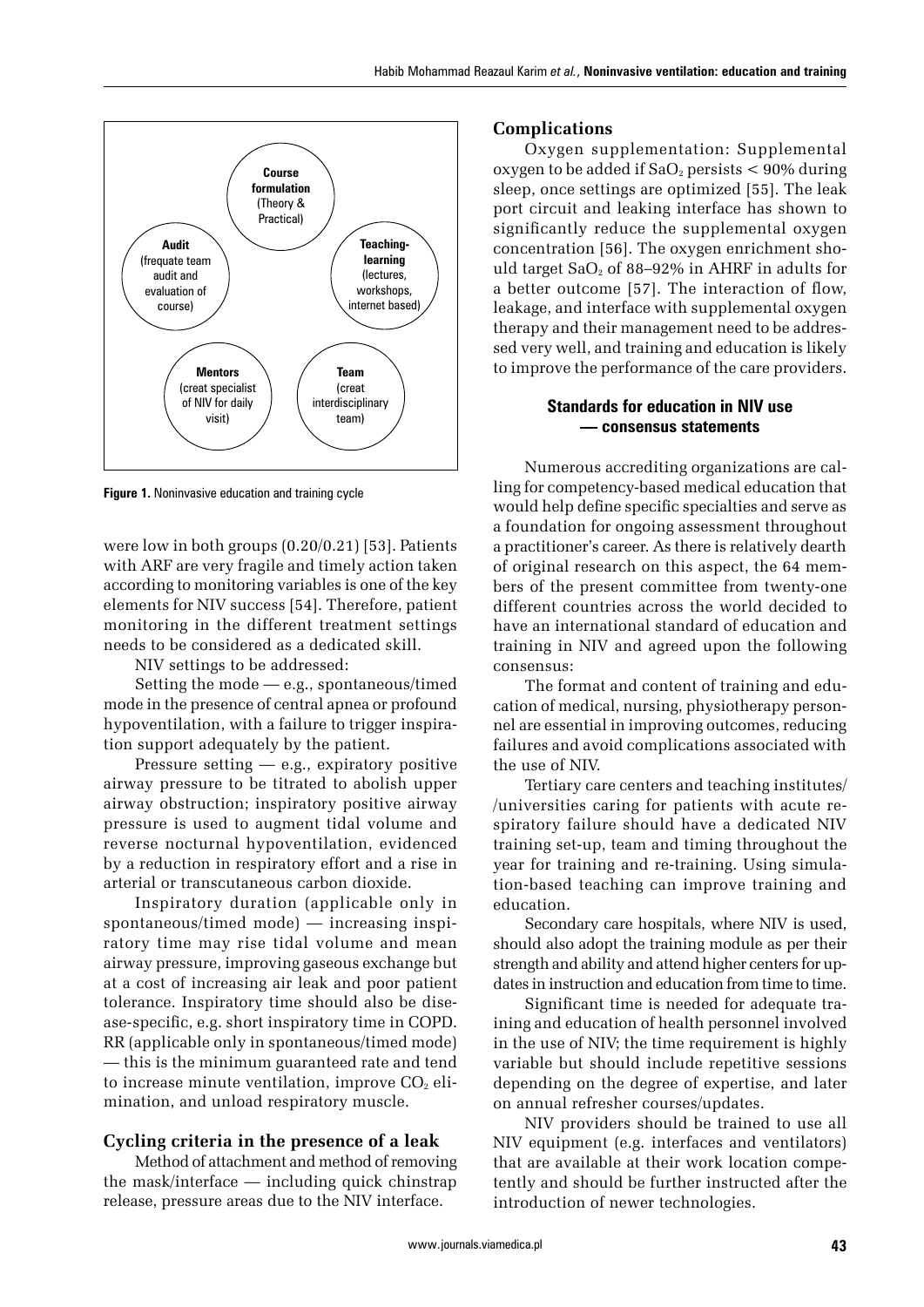### **Conclusion**

Currently, there is little high-grade experimental evidence to support how best to train and educate NIV providers. Education and training in NIV have the potential to increase knowledge and skills of the staffs, and thereby improve short- and long-term outcomes. The development of structured, organized education and training programs catering for all members of the NIV team appears to be the need of the hour.

## **Conflict of interest**

The authors declare no conflict of interest.

#### **References:**

- 1. Esquinas R, Martín UJ, Cordova FC, Criner GJ, González Dí. Organizaciónhospitalaria y formaciónclínicaenventilaciónmecánica no invasiva. In: Esquinas R. ed. Tratado de ventilaciónmecánica no invasiva. Prácticaclínica y metodología. Aula Medica, Madrid 2006: 1129–1134.
- 2. Simonds AK. Non-invasive respiratory support. A practical handbook. 2nd Ed. Arnold, London 2001: 230–45.
- 3. Haniffa R, Lubell Y, Cooper BS, et al. ICU Training in South Asia Group. Impact of a structured ICU training programme in resource-limited settings in Asia. PLoS One. 2017; 12(3): e0173483, doi: [10.1371/journal.pone.0173483,](http://dx.doi.org/10.1371/journal.pone.0173483) indexed in Pubmed: [28291809](https://www.ncbi.nlm.nih.gov/pubmed/28291809).
- 4. Sullivan AM, Rock LK, Gadmer NM, et al. The Impact of Resident Training on Communication with Families in the Intensive Care Unit. Resident and Family Outcomes. Ann Am Thorac Soc. 2016; 13(4): 512–521, doi: [10.1513/AnnalsATS.](http://dx.doi.org/10.1513/AnnalsATS.201508-495OC) [201508-495OC,](http://dx.doi.org/10.1513/AnnalsATS.201508-495OC) indexed in Pubmed: [26989925](https://www.ncbi.nlm.nih.gov/pubmed/26989925).
- 5. Gaba DM. The future vision of simulation in healthcare. Simul Healthc. 2007; 2(2): 126–135, doi: [10.1097/01.](http://dx.doi.org/10.1097/01.SIH.0000258411.38212.32) [SIH.0000258411.38212.32](http://dx.doi.org/10.1097/01.SIH.0000258411.38212.32), indexed in Pubmed: [19088617](https://www.ncbi.nlm.nih.gov/pubmed/19088617).
- 6. Ziv A, Ben-David S, Ziv M. Simulation based medical education: an opportunity to learn from errors. Med Teach. 2005; 27(3): 193–199, doi: [10.1080/01421590500126718](http://dx.doi.org/10.1080/01421590500126718), indexed in Pubmed: [16011941](https://www.ncbi.nlm.nih.gov/pubmed/16011941).
- 7. McGaghie WC, Issenberg SB, Petrusa ER, et al. Effect of practice on standardised learning outcomes in simulation-based medical education. Med Educ. 2006; 40(8): 792–797, doi: [10.1111/j.](http://dx.doi.org/10.1111/j.1365-2929.2006.02528.x) [1365-2929.2006.02528.x,](http://dx.doi.org/10.1111/j.1365-2929.2006.02528.x) indexed in Pubmed: [16869926](https://www.ncbi.nlm.nih.gov/pubmed/16869926).
- 8. Cook DA, Hatala R, Brydges R, et al. Technology-enhanced simulation for health professions education: a systematic review and meta-analysis. JAMA. 2011; 306(9): 978–988, doi: [10.1001/](http://dx.doi.org/10.1001/jama.2011.1234) [jama.2011.1234](http://dx.doi.org/10.1001/jama.2011.1234), indexed in Pubmed: [21900138](https://www.ncbi.nlm.nih.gov/pubmed/21900138).
- 9. McGaghie WC, Issenberg SB, Cohen ER, et al. Does simulation -based medical education with deliberate practice yield better results than traditional clinical education? A meta-analytic comparative review of the evidence. Acad Med. 2011; 86(6): 706–711, doi: [10.1097/ACM.0b013e318217e119,](http://dx.doi.org/10.1097/ACM.0b013e318217e119) indexed in Pubmed: [21512370](https://www.ncbi.nlm.nih.gov/pubmed/21512370).
- 10. Chatwin M, Hare A, Kurosinski P, et al. Evaluation of the educational outcomes of simulation-based training (SBT) for NIV. 2.2 Noninvasive Ventilatory Support. 2015, doi: [10.1183/13993003.congress-2015.oa4778](http://dx.doi.org/10.1183/13993003.congress-2015.oa4778).
- 11. Colt HG, Crawford SW, Galbraith O. Virtual reality bronchoscopy simulation: a revolution in procedural training. Chest. 2001; 120(4): 1333–1339, indexed in Pubmed: [11591579](https://www.ncbi.nlm.nih.gov/pubmed/11591579).
- 12. Spadaro S, Karbing DS, Fogagnolo A, et al. Simulation Training for Residents Focused on Mechanical Ventilation: A Randomized Trial Using Mannequin-Based Versus Computer-Based Simulation. Simul Healthc. 2017; 12(6): 349–355, doi: [10.1097/SIH.0000000000000249,](http://dx.doi.org/10.1097/SIH.0000000000000249) indexed in Pubmed: [28825930](https://www.ncbi.nlm.nih.gov/pubmed/28825930).
- 13. Confalonieri M, Garuti G, Cattaruzza MS, et al. Italian noninvasive positive pressure ventilation (NPPV) study group. A chart of failure risk for noninvasive ventilation in patients with COPD exacerbation. Eur Respir J. 2005; 25(2): 348–355, doi: [10.1183/09031936.05.00085304](http://dx.doi.org/10.1183/09031936.05.00085304), indexed in Pubmed: [15684302](https://www.ncbi.nlm.nih.gov/pubmed/15684302).
- 14. Bhattacharyya D, Prasad B, Tampi PS, et al. Early predictors of success of non-invasive positive pressure ventilation in hypercapnic respiratory failure. Med J Armed Forces India. 2011; 67(4): 315–319, doi: [10.1016/S0377-1237\(11\)60075-0](http://dx.doi.org/10.1016/S0377-1237(11)60075-0), indexed in Pubmed: [27365838](https://www.ncbi.nlm.nih.gov/pubmed/27365838).
- 15. Rochwerg B, Brochard L, Elliott MW, et al. Official ERS/ ATS clinical practice guidelines: noninvasive ventilation for acute respiratory failure. Eur Respir J. 2017; 50(2), doi: [10.1183/13993003.02426-2016,](http://dx.doi.org/10.1183/13993003.02426-2016) indexed in Pubmed: [28860265](https://www.ncbi.nlm.nih.gov/pubmed/28860265).
- 16. Lopez-Campos JL, Garcia Polo C, Leon Jimenez A, et al. Staff training influence on non-invasive ventilation outcome for acute hypercapnic respiratory failure. Monaldi Arch Chest Dis. 2006; 65(3): 145–151, doi: [10.4081/monaldi.2006.560](http://dx.doi.org/10.4081/monaldi.2006.560), indexed in Pubmed: [17220104](https://www.ncbi.nlm.nih.gov/pubmed/17220104).
- 17. Plant PK, Owen JL, Elliott MW. Early use of non-invasive ventilation for acute exacerbations of chronic obstructive pulmonary disease on general respiratory wards: a multicentre randomised controlled trial. Lancet. 2000; 355(9219): 1931–1935, indexed in Pubmed: [10859037](https://www.ncbi.nlm.nih.gov/pubmed/10859037).
- 18. Roberts CM, Stone RA, Buckingham RJ, et al. National Chronic Obstructive Pulmonary Disease Resources and Outcomes Project implementation group. Acidosis, non-invasive ventilation and mortality in hospitalised COPD exacerbations. Thorax. 2011; 66(1): 43–48, doi: [10.1136/thx.2010.153114](http://dx.doi.org/10.1136/thx.2010.153114), indexed in Pubmed: [21075776](https://www.ncbi.nlm.nih.gov/pubmed/21075776).
- 19. Ozyilmaz E, Ugurlu AO, Nava S. Timing of noninvasive ventilation failure: causes, risk factors, and potential remedies. BMC Pulm Med. 2014; 14: 19, doi: [10.1186/1471-2466-14-19,](http://dx.doi.org/10.1186/1471-2466-14-19) indexed in Pubmed: [24520952.](https://www.ncbi.nlm.nih.gov/pubmed/24520952)
- 20. Dretzke J, Blissett D, Dave C, et al. The cost-effectiveness of domiciliary non-invasive ventilation in patients with end-stage chronic obstructive pulmonary disease: a systematic review and economic evaluation. Health Technol Assess. 2015; 19(81): 1–246, doi: [10.3310/hta19810,](http://dx.doi.org/10.3310/hta19810) indexed in Pubmed: [26470875](https://www.ncbi.nlm.nih.gov/pubmed/26470875).
- 21. Nicolini A, Stieglitz S, Bou-Khalil P, et al. Cost-utility of non-invasive mechanical ventilation: Analysis and implications in acute respiratory failure. A brief narrative review. Respir Investig. 2018; 56(3): 207–213, doi: [10.1016/j.resinv.2017.12.011,](http://dx.doi.org/10.1016/j.resinv.2017.12.011) indexed in Pubmed: [29773291](https://www.ncbi.nlm.nih.gov/pubmed/29773291).
- 22. Patel SP, Pena ME, Babcock CI. Cost-effectiveness of noninvasive ventilation for chronic obstructive pulmonary disease -related respiratory failure in Indian hospitals without ICU facilities. Lung India. 2015; 32(6): 549–556, doi: [10.4103/0970-](http://dx.doi.org/10.4103/0970-2113.168137) [2113.168137,](http://dx.doi.org/10.4103/0970-2113.168137) indexed in Pubmed: [26664158](https://www.ncbi.nlm.nih.gov/pubmed/26664158).
- 23. Kramer N, Meyer TJ, Meharg J, et al. Randomized, prospective trial of noninvasive positive pressure ventilation in acute respiratory failure. Am J Respir Crit Care Med. 1995; 151(6): 1799–1806, doi: [10.1164/ajrccm.151.6.7767523,](http://dx.doi.org/10.1164/ajrccm.151.6.7767523) indexed in Pubmed: [7767523](https://www.ncbi.nlm.nih.gov/pubmed/7767523).
- 24. Maheshwari V, Paioli D, Rothaar R, et al. Utilization of noninvasive ventilation in acute care hospitals: a regional survey. Chest. 2006; 129(5): 1226–1233, doi: [10.1378/chest.129.5.1226,](http://dx.doi.org/10.1378/chest.129.5.1226) indexed in Pubmed: [16685013](https://www.ncbi.nlm.nih.gov/pubmed/16685013).
- 25. Plumb JOM, Juszczyszyn M, Mabeza G. Non-Invasive Ventilation (NIV) a Study of Junior Doctor Competence~!2010-3-17~!2010-05-15~!2010-06-30~! The Open Medical Education Journal. 2010; 3(1): 11–17, doi: [10.2174/1876519x01003010011](http://dx.doi.org/10.2174/1876519x01003010011).
- 26. Vanpee D, Delaunois L, Lheureux P, et al. Survey of non-invasive ventilation for acute exacerbation of chronic obstructive pulmonary disease patients in emergency departments in Belgium. Eur J Emerg Med. 2002; 9(3): 217–224, indexed in Pubmed: [12394617](https://www.ncbi.nlm.nih.gov/pubmed/12394617).
- 27. Di Marco F, Centanni S, Bellone A, et al. Optimization of ventilator setting by flow and pressure waveforms analysis during noninvasive ventilation for acute exacerbations of COPD: a multicentric randomized controlled trial. Crit Care. 2011; 15(6): R283, doi: [10.1186/cc10567,](http://dx.doi.org/10.1186/cc10567) indexed in Pubmed: [22115190](https://www.ncbi.nlm.nih.gov/pubmed/22115190).